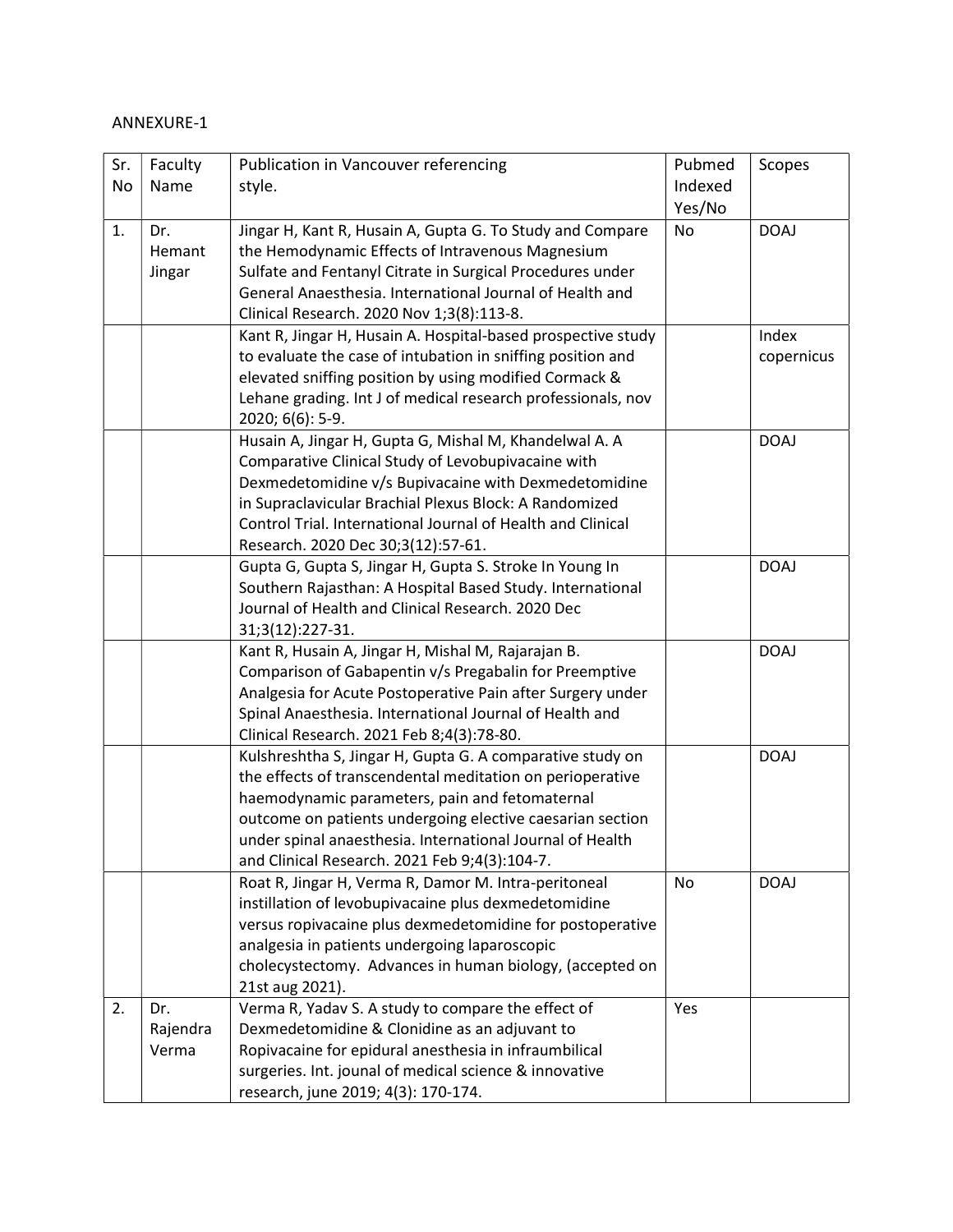|    |           | Verma R, Pipal RK, Yadav S. Comparison of Ondansetron         | Yes       |             |
|----|-----------|---------------------------------------------------------------|-----------|-------------|
|    |           | versus chewing gum for prevention of post operative           |           |             |
|    |           | nausea and vomiting in patients undergoing elective LSCS: A   |           |             |
|    |           | randomised control trial. Int. jounal of medical science &    |           |             |
|    |           | innovative research, aug. 2020; 5(4): 74-77.                  |           |             |
|    |           | Yadav S, Pipal RK, Verma R. Incidence of postdural puncture   | Yes       |             |
|    |           | headache: A comparative study with using 25G & 26G            |           |             |
|    |           | spinal Quincke needle & median & paramedian approaches.       |           |             |
|    |           | Int. jounal of medical science & innovative research, aug.    |           |             |
|    |           | 2020; 5(4): 69-73.                                            |           |             |
|    |           | Yadav S, Verma R. Efficacy of crystalloids & colloids as      | No        | Index       |
|    |           | preloading fluids to prevent hypotension in spinal            |           |             |
|    |           | anesthesia in elective C-Sections. Int. Journal of medical &  |           | copernicus  |
|    |           |                                                               |           |             |
|    |           | biomedical studies, jun 2019; 3(6): 145-147.                  |           |             |
|    |           | Yadav S, Verma R, Pipal RK. Comparative study of anterior     | <b>No</b> | Index       |
|    |           | and posterior approaches for Sciatic nerve block for lower    |           | copernicus  |
|    |           | limb and foot surgery in diabetic patients. Int. journal of   |           |             |
|    |           | medical & health research, aug.2020; 6(8): 195-197.           |           |             |
|    |           | Roat R, Jingar H, Verma R, Damor M. Intra-peritoneal          | No        | <b>DOAJ</b> |
|    |           | instillation of levobupivacaine plus dexmedetomidine          |           |             |
|    |           | versus ropivacaine plus dexmedetomidine for postoperative     |           |             |
|    |           | analgesia in patients undergoing laparoscopic                 |           |             |
|    |           | cholecystectomy. Advances in human biology, (accepted on      |           |             |
|    |           | 21st aug 2021)                                                |           |             |
| 3. | Dr.       | Jain K, Sethi SK, Damor M, Jain N. Effects of inhaled nitrous | Yes       |             |
|    | Mamta     | oxide on the induction dose and time requirements of          |           |             |
|    | Damor     | propofol: a prospective, randomized, double-blind study.      |           |             |
|    |           | Anesthesia, essays and researches. 2017 Jan;11(1):174.        |           |             |
|    |           | Roat R, Jingar H, Verma R, Damor M. Intra-peritoneal          | No        | <b>DOAJ</b> |
|    |           | instillation of levobupivacaine plus dexmedetomidine          |           |             |
|    |           | versus ropivacaine plus dexmedetomidine for postoperative     |           |             |
|    |           | analgesia in patients undergoing laparoscopic                 |           |             |
|    |           | cholecystectomy. Advances in human biology, (accepted on      |           |             |
|    |           | 21st aug 2021)                                                |           |             |
|    |           | Damor M, Jain A, Sharma R, Roat R, Jingar H. A hospital       | No        | <b>DOAJ</b> |
|    |           | based prospective randomized double blinded comparative       |           |             |
|    |           | study of two different doses of Dexmedetomidine infusion      |           |             |
|    |           | on hemodynamic stress response. Int. journal of health &      |           |             |
|    |           | clinical research, 2021; 4(23). (accepted on 14/11/21).       |           |             |
| 4. | Dr. Rekha | Naithani U, Kumari I, Roat R, Agarwal V, Gokula C, Doshi V.   | No        | Index       |
|    | Roat      | Efficacy of wound infiltration using bupivacaine versus       |           | copernicus  |
|    |           | ropivacaine along with fentanyl for postoperative analgesia   |           |             |
|    |           | following abdominal hysterectomy under spinal anesthesia.     |           |             |
|    |           | Journal of Evolution of Medical and Dental Sciences. 2013     |           |             |
|    |           | Aug 26;2(34):6478-90.                                         |           |             |
|    |           | Roat R, Jingar H, Verma R, Damor M. Intra-peritoneal          | No        | <b>DOAJ</b> |
|    |           | instillation of levobupivacaine plus dexmedetomidine          |           |             |